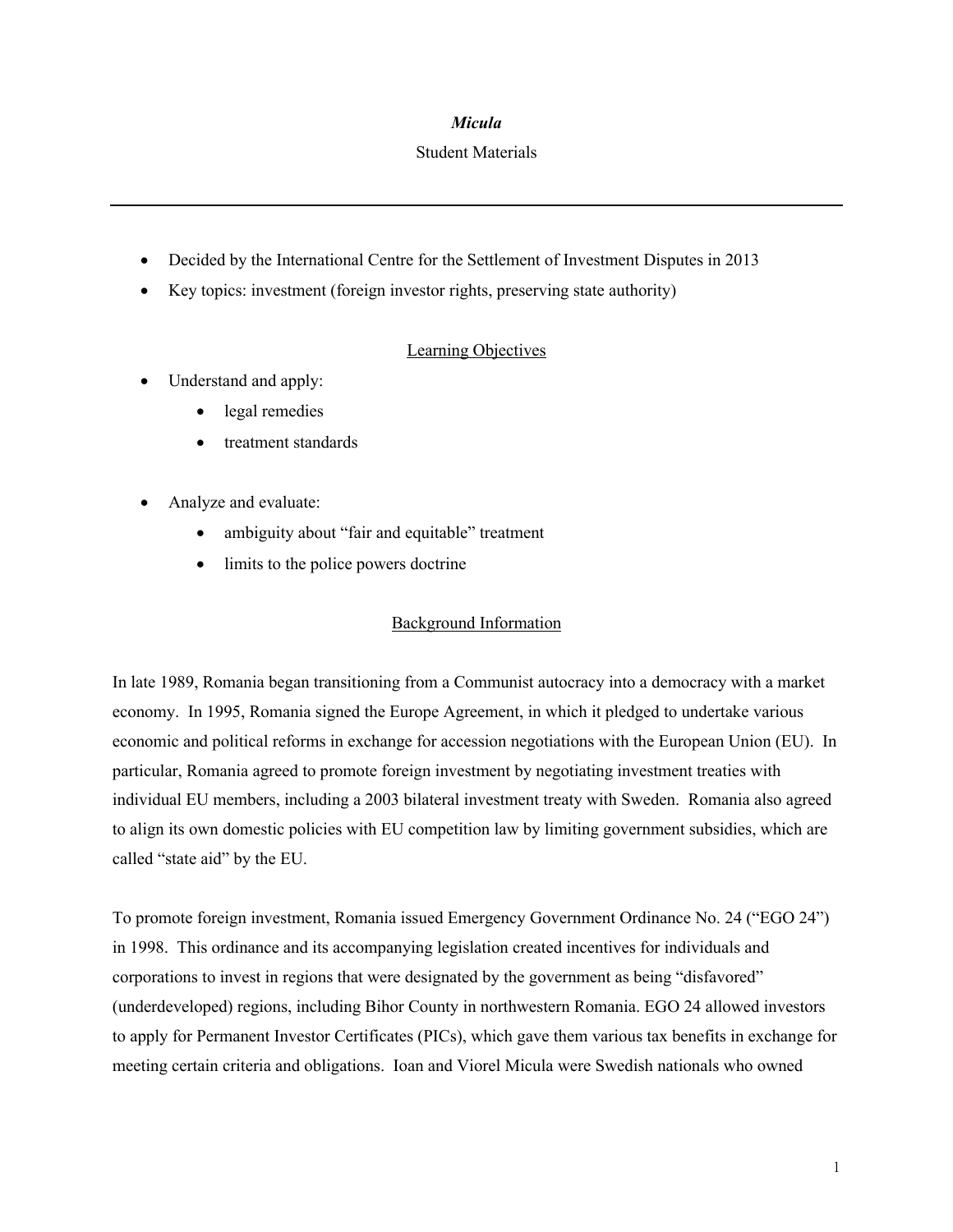multiple corporations that produced goods in Bihor County. They were granted PICs by the Romanian government to expand their existing investments.

In 2004, the Romanian government passed a new law that revoked the main tax benefit provided by EGO 24. The Micula brothers and their corporations jointly filed an arbitration case in 2005 with the International Centre for the Settlement of Investment Disputes, arguing that Romania failed to provide "fair and equitable treatment" (FET) to their investments by revoking the EGO 24 incentives. The Romanian government countered by arguing that it had the regulatory authority to change its laws to pursue EU membership.

# Relevant Legal Texts

Europe Agreement of  $1995<sup>1</sup>$ 

Article 74: Investment promotion and protection

1. [The European Community and Romania] shall aim to establish a favourable climate for private investment, both domestic and foreign, which is essential to economic and industrial reconstruction in Romania.

2. The particular aims of cooperation shall be:

- for Romania to establish and improve a legal framework which favours and protects investment,

- the conclusion by the member states and Romania of agreements for the promotion and protection of investment, …

- to bring about better investment protection …

Sweden—Romania Bilateral Investment Treaty

Preamble

<sup>1</sup> Long title: The Europe Agreement Establishing an Association between the European Economic Communities and Their Member States, of the One Part, and Romania, of the Other Part (signed on 1 February 1993; entered into force on 1 February 1995)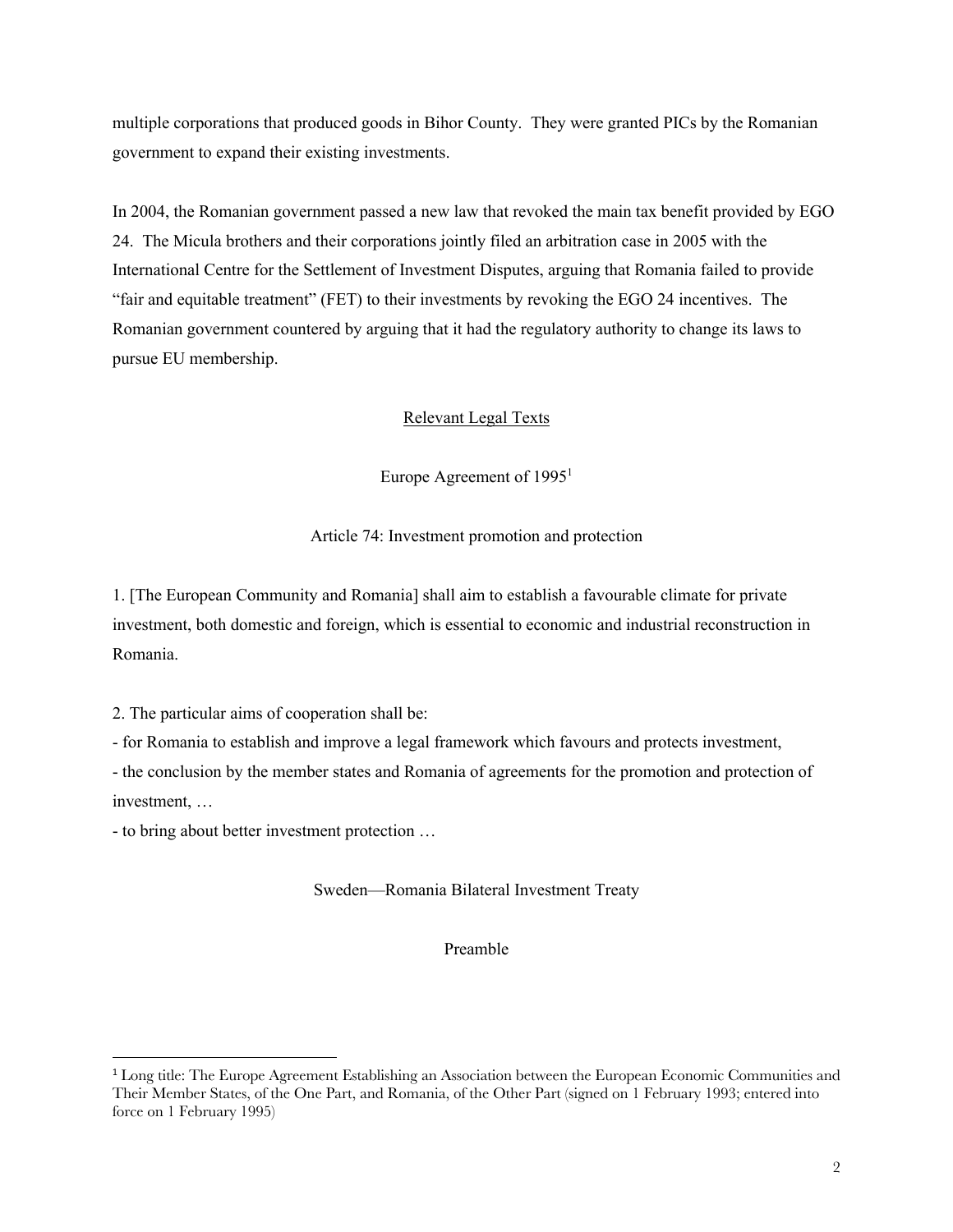*desiring* to intensify economic cooperation to the mutual benefit of both States and to maintain fair and equitable conditions for investments by investors of one Contracting Party in the territory of the other Contracting Party,

*recognizing* that the promotion and protection of such investments favour the expansion of the economic relations between the two Contracting Parties and stimulate investment initiatives …

### Article 2: Promotion and Protection of Investments

(3) Each Contracting Party shall at all times ensure fair and equitable treatment of the investments by investors of the other Contracting Party …

#### Award

### *Part I—Background*

The Tribunal began by describing the business activities of the Micula brothers in Romania, both before and after Romania passed its EGO 24 policy. The brothers argued that the revocation of the EGO24 tax benefits harmed their business.

The Individual Claimants claim to be the majority shareholders of a group of companies ... engaged in food and beverage production in the disfavored region of ... Bihor County. The Corporate Claimants [are] owned directly or indirectly by the Individual Claimants.

The evolution of the Claimants' investments can be separated in two phases: their initial investments (principally in the beverage production business), allegedly made in reliance on the incentive programs that predated EGO 24, and their investments (in the food and beverage production business), allegedly made in reliance on the EGO 24 incentives ...

Specifically, the Claimants allege that, starting in 1998, they expanded their business under a tenyear plan to capitalize on the EGO 24 incentives with the objective of building an integrated food platform ... The first phase [of the ten-year plan] consisted in production of fast-moving consumer products ... The second phase of the Claimants' alleged expansion plan was to build a brewery ...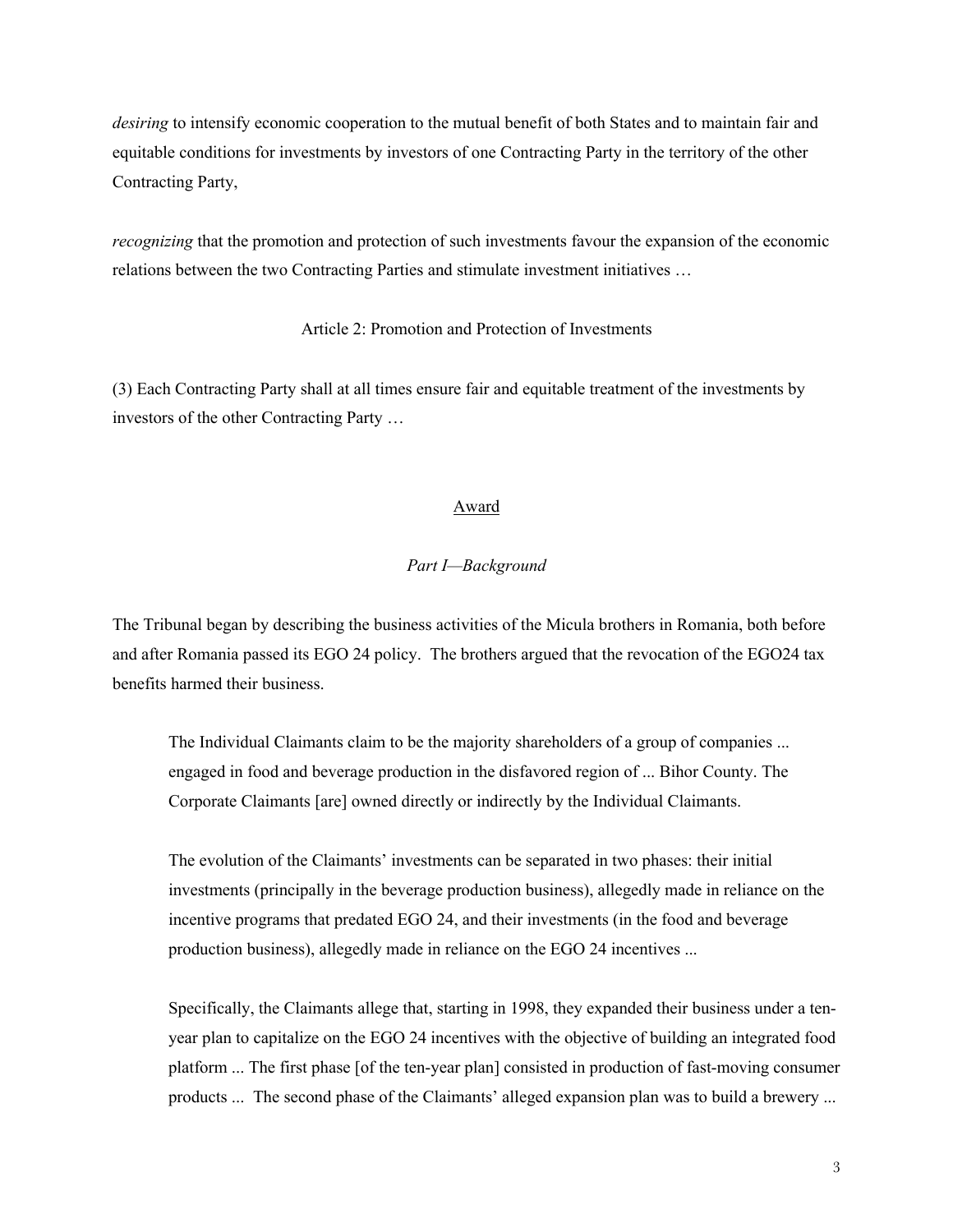According to the Claimants, the construction and integration of the brewery consisted of 4 components:

- A state-of-the-art brewery ...
- A malt plant ...
- A canning plant [and] ...
- A co-generation plant ...

The Claimants allege that in 2001 they started construction of the brewery ... The Claimants claim that they had plans to build the [other brewery] components ..., but their completion was thwarted by cash-constraints caused by the revocation of the incentives. The Claimants further claim that the construction of these components began prior to the revocation of the [EGO 24] incentives, but that none of these components was ever completed ...

The panel then summarized the Micula brothers' arguments about why Romania had violated its legal obligation to provide fair and equitable treatment to Swedish investors. It also noted that the Micula brothers did not believe that acting in good faith excused or justified a violation of the investment treaty.

First, the Claimants contend that Romania breached the fair and equitable treatment standard by failing to provide a stable and predictable legal and business environment for the investment, and in particular by violating the Claimants' legitimate expectations with respect to that regulatory framework ... The Claimants argue that the fair and equitable treatment standard requires the state to protect the investor's legitimate expectations based on the legal framework at the time of the investment and on any undertakings and representations made explicitly or implicitly by the host state. The Claimants clarify that the obligation to accord fair and equitable treatment does not mean that a state must completely freeze its regulatory regime ... However, it does mean that, by entering into the BIT, Romania accepted limitations on its power to fundamentally alter the regulatory framework of the investment, particularly in ways that would be unfair, unreasonable and inequitable, including by undermining an investor's legitimate expectations ...

Second, the Claimants contend that Romania breached its obligation to accord them fair and equitable treatment by acting in a manner that was not transparent ...

Finally, the Claimants contend that Romania's responsibility for violation of the fair and equitable treatment standard arises regardless of its motives, and irrespective of any showing of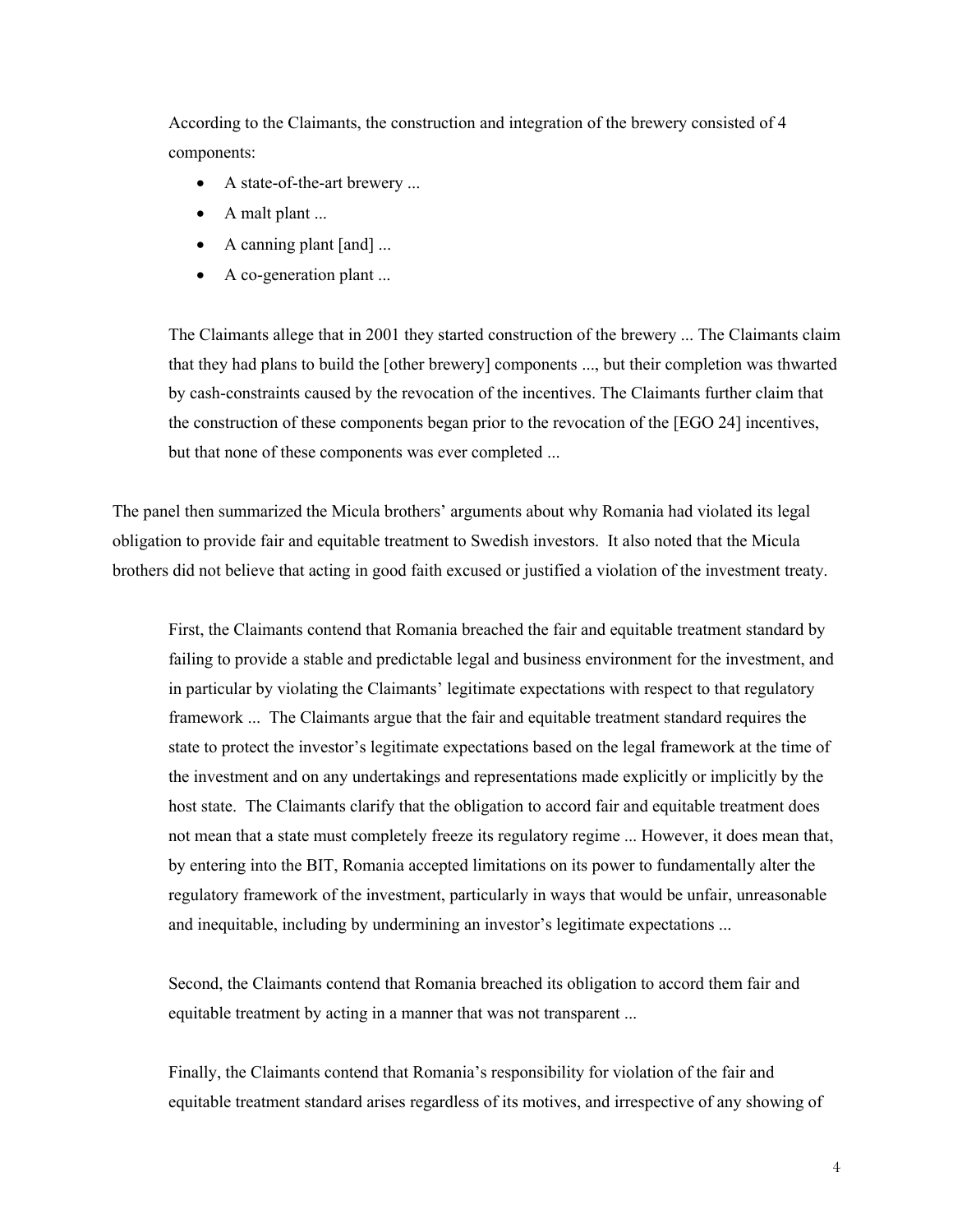bad faith ... Consequently, the Claimants do not need to show that Romania acted with an improper motive in order to establish violation of the fair and equitable treatment standard. Conversely, a showing of good faith or legitimate cause on Romania's part does not excuse a violation of the fair and equitable treatment standard ... Accordingly, the Claimants submit that, no matter how laudable or justifiable Romania's motives might have been, they do not excuse the fact that Romania breached the fair and equitable treatment standard. Whether Romania withdrew the incentives for fiscal reasons, for reasons of international economic policy or for other reasons of public interest, is irrelevant ...

### *Part II—Identifying the Law*

The arbitration panel then tried to determine the object and purpose of the investment treaty.

Both Parties agree that the fair and equitable treatment standard should be interpreted in the light of the object and purpose of the BIT as reflected in its Preamble ... The Respondent further argues that the standard should be interpreted in the broader context of EU accession ... The Parties agree that the Preamble reflects the BIT signatories' goal of intensifying economic cooperation between Romania and Sweden, but disagree on what interpretation of "fair and equitable treatment" is appropriate to achieve this goal. The Claimants do not suggest a specific interpretation of the fair and equitable treatment standard in this context, other than to argue that attracting investors through tax exemptions and other incentives that are promised for a certain period of time, and then withdrawing those incentives unilaterally, is not conducive to the intensification of economic cooperation or to the stimulation of investment initiatives.

The Respondent for its part contends that the Contracting Parties' intention was to intensify economic relations in the context of Romania's accession to the EU. The Respondent argues that the BIT was signed pursuant to Article 74 of the Europe Agreement, which prompted Romania to sign investment protection treaties with EU member states. As the goal of the Europe Agreement was to integrate Romania and the EU at a political level, which carried with it the obligation to harmonize Romanian law to EU law, the goal of the BIT between Romania and Sweden must be interpreted in this context. Therefore, Romania's obligation to afford fair and equitable treatment to Swedish investors must be interpreted in such a way that it is consistent with EU law.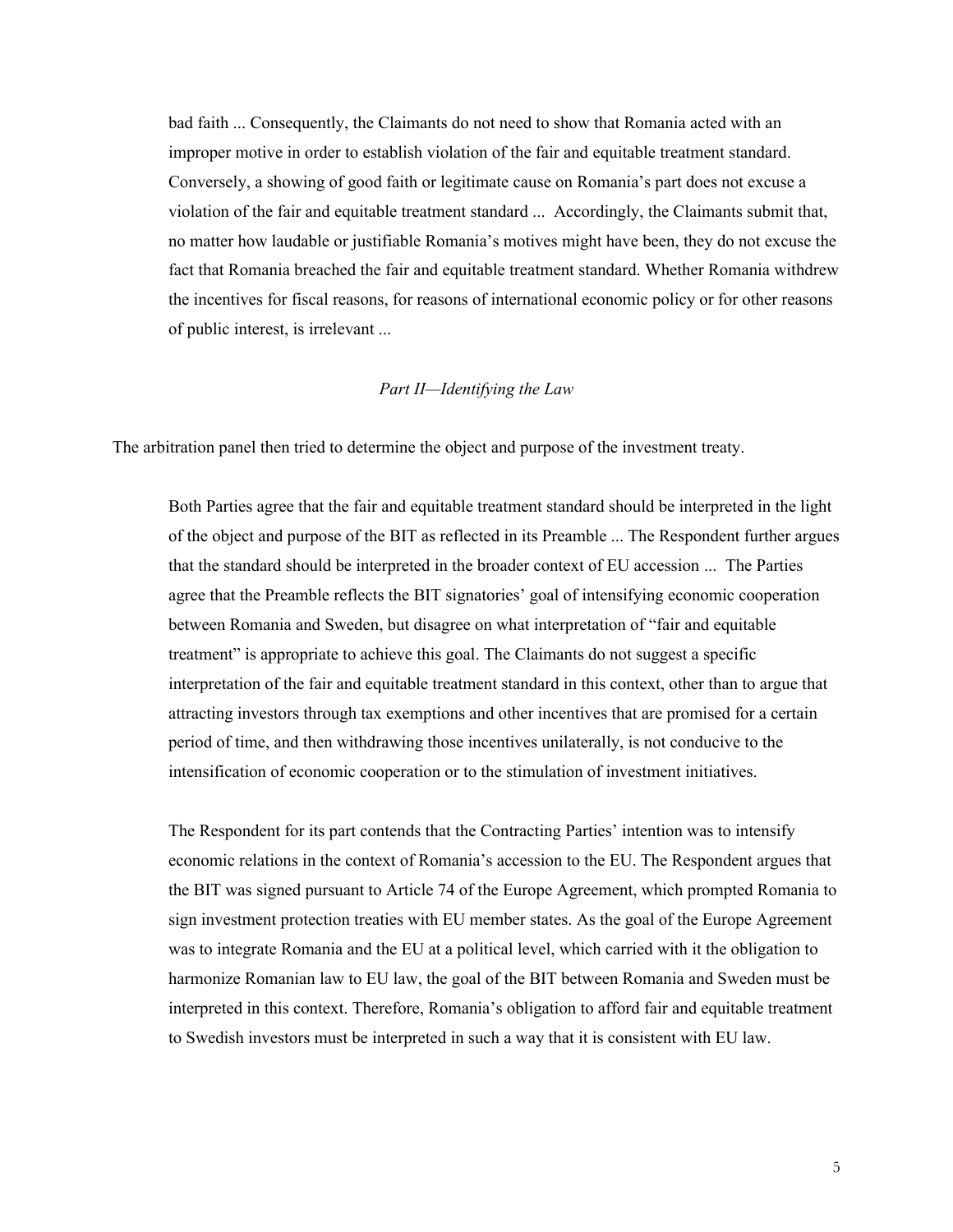It is undisputed that the Europe Agreement predated the BIT and, indeed, promoted the conclusion of BITs such as the Sweden-Romania BIT. Despite the lack of express reference in the BIT to EU accession or the EU, ... the general context of EU accession must be taken into account when interpreting the BIT.

That being said, the Tribunal cannot conclude in the abstract (as Romania seems to suggest) that the revocation of the incentives is fair and equitable solely because it was undertaken pursuant to Romania's obligation under the Europe Agreement to harmonize its law with EU law. As previously stated, whether the state's conduct is unfair and inequitable must be assessed in view of all the facts and surrounding circumstances.

The Tribunal must bear in mind that the goal of the BIT is the "intensif[ication of] economic cooperation to the mutual benefit of both States" and, in this context, "to maintain fair and equitable conditions for investments by investors of one Contracting Party in the territory of the other Contracting Party", and that when the Contracting States set this goal they recognized "that the promotion and protection of such investments favour the expansion of the economic relations between the two Contracting Parties and stimulate investment initiatives." In this respect, the Claimants argue that the objective of the BIT was to help Romania raise its level of economic development so it could join the EU ...

In view of these considerations, the Tribunal favors a balanced view of the goals of the BIT ...

The Tribunal then described the meaning of various components of the fair and equitable treatment. In particular, it discussed the requirement that government actions be reasonable, in conformity with legitimate expectations, and transparent.

Both Parties appear to agree that "unreasonable" means lacking in justification or not grounded in reason (i.e., arbitrary), or not enacted in pursuit of legitimate objectives ... The Respondent also proposes the formulation used by the *Saluka* tribunal: for a state's conduct to be reasonable, it must "bear a reasonable relationship to rational policies [...]." Although the definition is rather circular, the Tribunal finds it appropriate, with the specification made by the *AES* tribunal, namely that the determination of whether the state's conduct is reasonable requires the analysis of two elements: "the existence of a rational policy; and the reasonableness of the act of the state in relation to the policy" ... As noted by the *AES* tribunal, a policy is rational when the state adopts it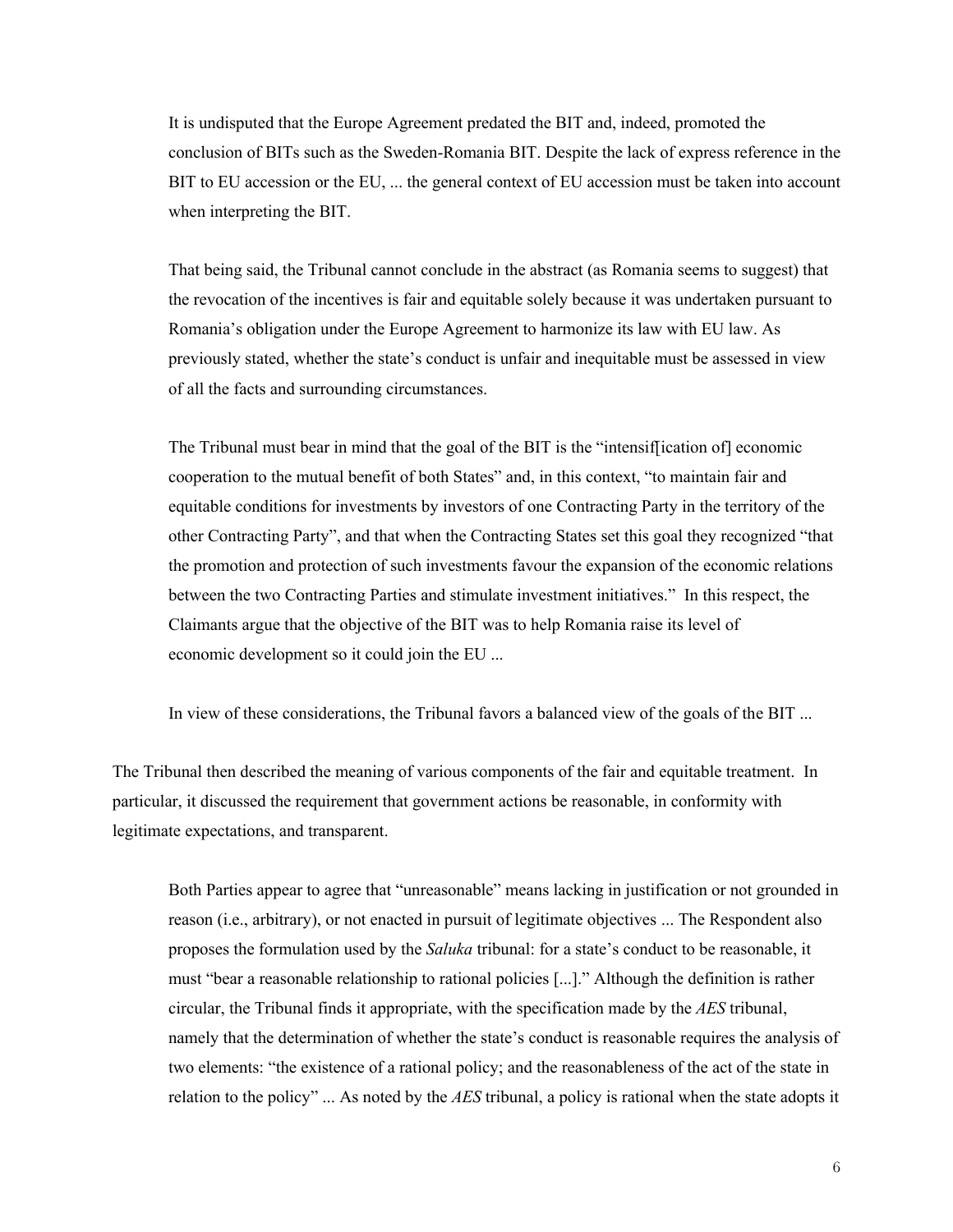"following a logical (good sense) explanation and with the aim of addressing a public interest matter" ..., and an action is reasonable when there is "an appropriate correlation between the state's public policy objective and the measure adopted to achieve it" ... In other words, for a state's conduct to be reasonable, it is not sufficient that it be related to a rational policy; it is also necessary that, in the implementation of that policy, the state's acts have been appropriately tailored to the pursuit of that rational policy with due regard for the consequences imposed on investors …

The Claimants argue that Romania's obligation to afford them fair and equitable treatment means that Romania must ensure a stable and predictable legal and business environment, and must protect the Claimants' legitimate expectations. In turn, the Respondent submits that "[t]he default position in international law is that a state is free to adopt, change, and repeal regulations as it sees fit -- so long as its actions are reasonably related to a legitimate public interest and are not discriminatory" ... However, the Respondent concedes that its regulatory sovereignty is limited by the legitimate expectations the state has validly created in investors, provided that these expectations arise from specific assurances entered into by the state, are reasonable, and were the predicate of the Claimants' investments ...

The tribunal in *LG&E v. Argentina* stated that "the stability of the legal and business framework in the state party is an essential element in the standard of what is fair and equitable treatment", and found that it "was an emerging standard of fair and equitable treatment in international law." This Tribunal agrees as a general matter.

However, the fair and equitable treatment obligation is not an unqualified guarantee that regulations will never change. Investors must expect that the legislation will change from time to time ... The state may always change its legislation, being aware and thus taking into consideration that: (i) an investor's legitimate expectations must be protected; (ii) the state's conduct must be substantively proper (e.g., not arbitrary or discriminatory); and (iii) the state's conduct must be procedurally proper (e.g., in compliance with due process and fair administration). If a change in legislation fails to meet these requirements, while the legislation may be validly amended as a matter of domestic law, the state may incur international liability …

Whether a state has been unfair and inequitable by failing to be transparent with respect to its laws and regulations, or being ambiguous and inconsistent in their application, must be assessed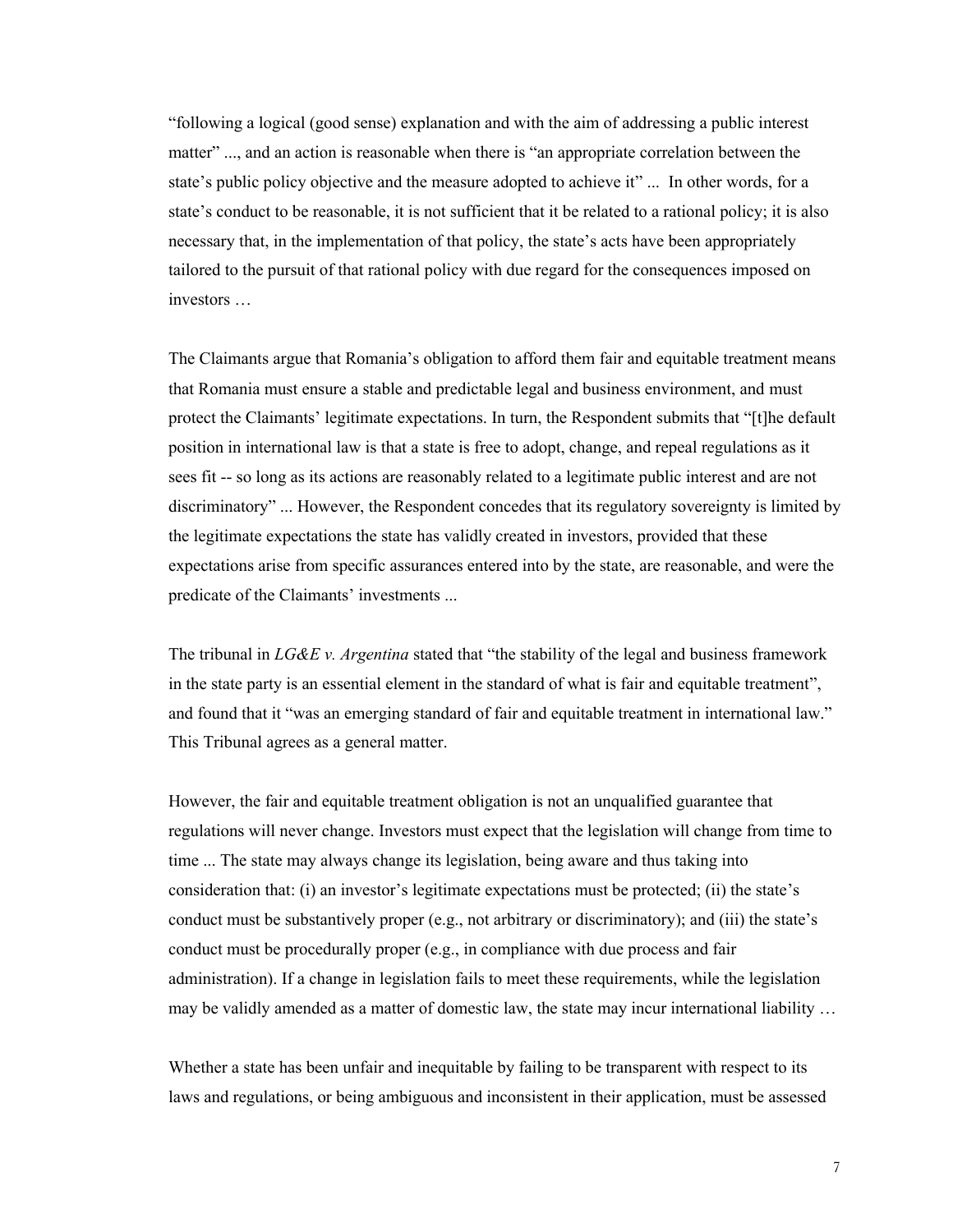in light of all of the factual circumstances surrounding such conduct. For example, it would be unrealistic to require Romania to be totally transparent with the general public in the context of diplomatic negotiations. The question before the Tribunal is thus not whether Romania has failed to make full disclosure of or grant full access to sensitive information; it is whether, in the event that Romania failed to do so, Romania acted unfairly and inequitably with respect to the Claimants. The same applies to consistency: the question is not merely whether Romania has acted inconsistently; it is whether, in acting inconsistently, it has been unfair and inequitable with respect to the Claimants ...

# *Part III—Applying the Law*

The Tribunal then began to apply the law to the specific details of this dispute. It began by examining whether Romania had violated the legitimate expectations of the Micula brothers.

### *(i) The standard to determine whether a legitimate expectation has been breached*

In the Tribunal's view, the fair and equitable treatment standard does not give a right to regulatory stability *per se*. The state has a right to regulate, and investors must expect that the legislation will change, absent a ... specific assurance giving rise to a legitimate expectation of stability ...

Although the question of whether these legitimate expectations were breached is a factual one, an overwhelming majority of cases supports the contention that, where the investor has acquired rights, or where the state has acted in such a way so as to generate a legitimate expectation in the investor and that investor has relied on that expectation to make its investment, action by the state that reverses or destroys those legitimate expectations will be in breach of the fair and equitable treatment standard and thus give rise to compensation.

The Parties agree that, in order to establish a breach of the fair and equitable treatment obligation based on an allegation that Romania undermined the Claimants' legitimate expectations, the Claimants must establish that (a) Romania made a promise or assurance, (b) the Claimants relied on that promise or assurance as a matter of fact, and (c) such reliance (and expectation) was reasonable ...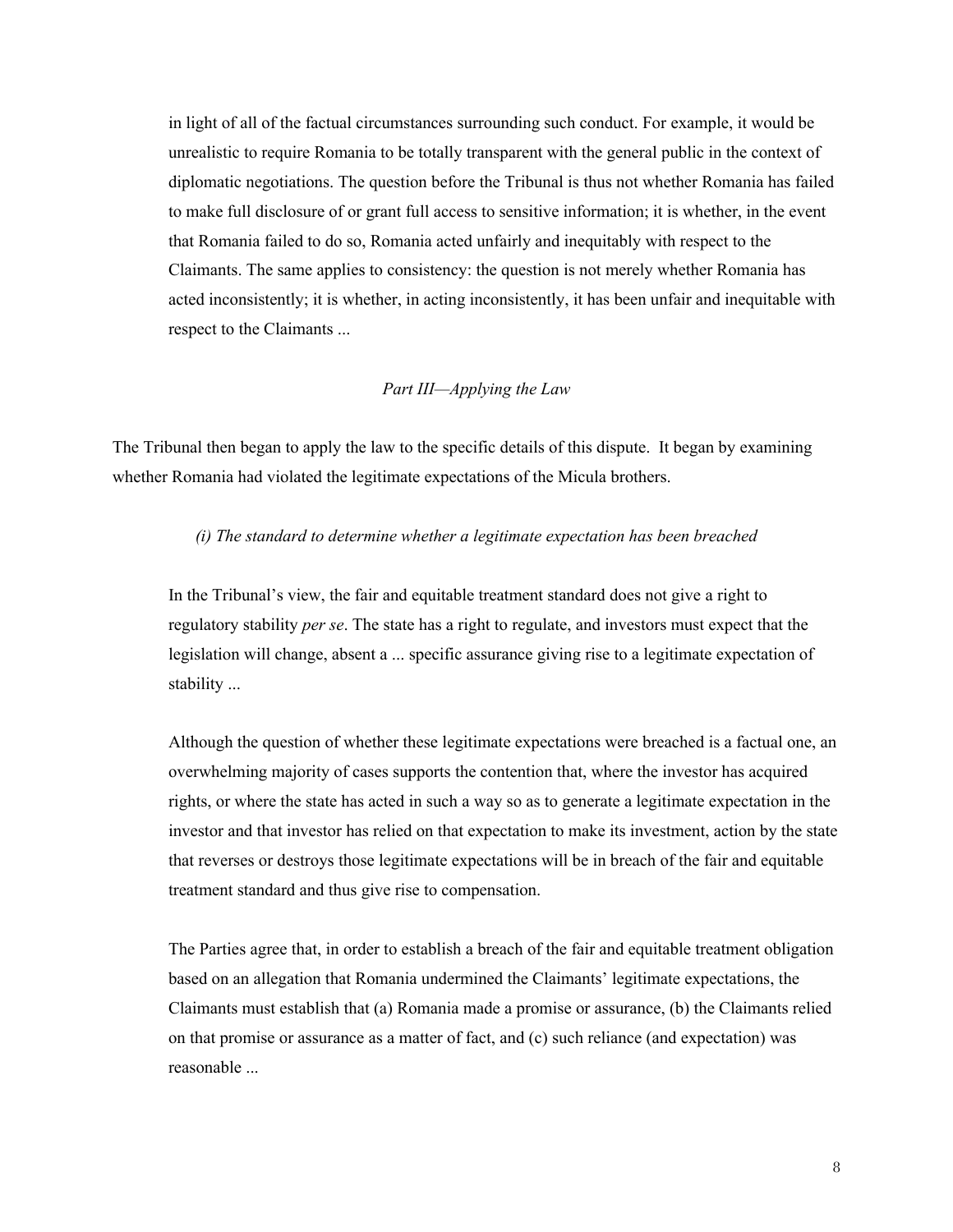In the Tribunal's view, elements (a) and (c) are related. There must be a promise, assurance or representation attributable to a competent organ or representative of the state, which may be explicit or implicit. The crucial point is whether the state, through statements or conduct, has contributed to the creation of a reasonable expectation, in this case, a representation of regulatory stability. It is irrelevant whether the state in fact wished to commit itself; it is sufficient that it acted in a manner that would reasonably be understood to create such an appearance. The element of reasonableness cannot be separated from the promise, assurance or representation, in particular if the promise is not contained in a contract or is otherwise stated explicitly. Whether a state has created a legitimate expectation in an investor is thus a factual assessment which must be undertaken in consideration of all the surrounding circumstances ...

This promise, assurance or representation may have been issued generally or specifically, but it must have created a specific and reasonable expectation in the investor. That is not to say that a subjective expectation will suffice; that subjective expectation must also have been objectively reasonable ...

The Claimants must also have relied on that expectation when they made their investments. However, it is not necessary for the entire investment to have been predicated solely on such expectation. Businessmen do not invest on the basis of one single consideration, no matter how important. In the Tribunal's view, that expectation must be a determining factor in an investor's decision to invest, or in the manner or magnitude of its investments ...

### *(ii) Did Romania make a promise or assurance that gave rise to a legitimate expectation?*

EGO 24 created a general scheme of incentives available to investors who fulfilled certain requirements, which were later "granted" to qualifying investors through a specific administrative act (the [Permanent Investor Certificate]). In other words, the legislation created a generalized entitlement that could be claimed by qualifying investors, but this general entitlement was later crystallized with respect to qualifying investors through the granting of the PICs, becoming from that moment on a specified entitlement with respect to specified investors ... The legislative framework in Romania between the years 1998-2002 (taking into consideration EU law, as it applied to Romania at the time), together with the PICs, instilled in the Claimants a legitimate expectation that they would be entitled to the EGO 24 incentives ... until 1 April 2009. Specifically, the Tribunal finds that, through an interplay of the purpose behind the EGO 24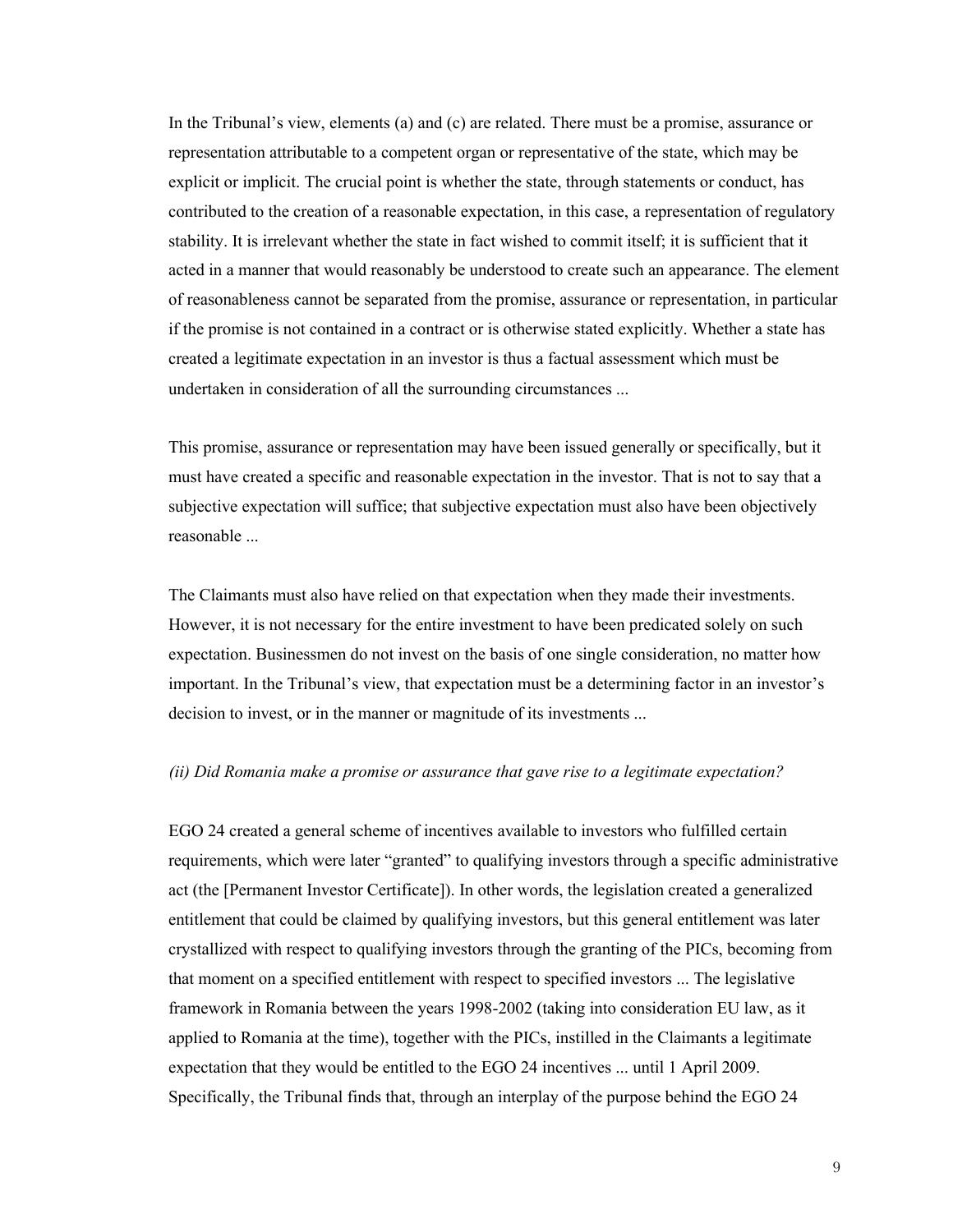regime, the legal norms, the PICs, and Romania's conduct, Romania made a representation that created a legitimate expectation that the EGO 24 incentives would be available substantially in the same form as they were initially offered.

First, the purpose behind the EGO 24 regime was to attract investment in the disadvantaged areas, preferably long-term investment that created employment. In the context in which this legislation was passed, it is evident that Romania was eager to attract investment in order to boost its economy and work towards EU accession. If Romania had spelled out that it retained the right to eliminate the incentives at its discretion, despite the stated duration term for the incentives, Romania likely would not have achieved its objective of attracting investment. Investors require legal certainty, and Romania knew this full well, otherwise it would not have specified in several different documents that the incentives would be available during the period in which [Bihor County] was declared a disadvantaged area. Indeed, it is evident from Romania's conduct that it intended for the regime to remain in place until 1 April 2009 and, absent the EU's intervention, this is what would have happened ...

Second, the regime required a certain *quid pro quo* from the investors ... Investors had to fulfill certain requirements to obtain their PIC, and undertook certain obligations:

- Investors were required to create employment ...
- Investors were required to create new investments ...
- PIC holders had to undergo substantial monitoring to continue receiving the incentives under their PICs ...
- Investors were required to maintain their investments in the disadvantaged area for at least twice the time they benefitted from the incentives ...

Third, the Respondent did not merely "trim down" the incentives ... The incentives were virtually eliminated [in 2004] rather than simply modified or amended … In turn, [Romania] left in place all remaining provisions of the regime, including its obligations ... This stripped EGO 24 of most of its practical content and reduced almost to nothing its advantages given that the purpose of the regime for disadvantaged areas was to attract investment in exchange for certain tax benefits ...

The Tribunal thus finds that Romania's representation that the EGO 24 incentives would be available to PIC holders until 1 April 2009 meant that the Claimants would continue to benefit from substantially the same incentives that were available when the Claimants obtained their PIC.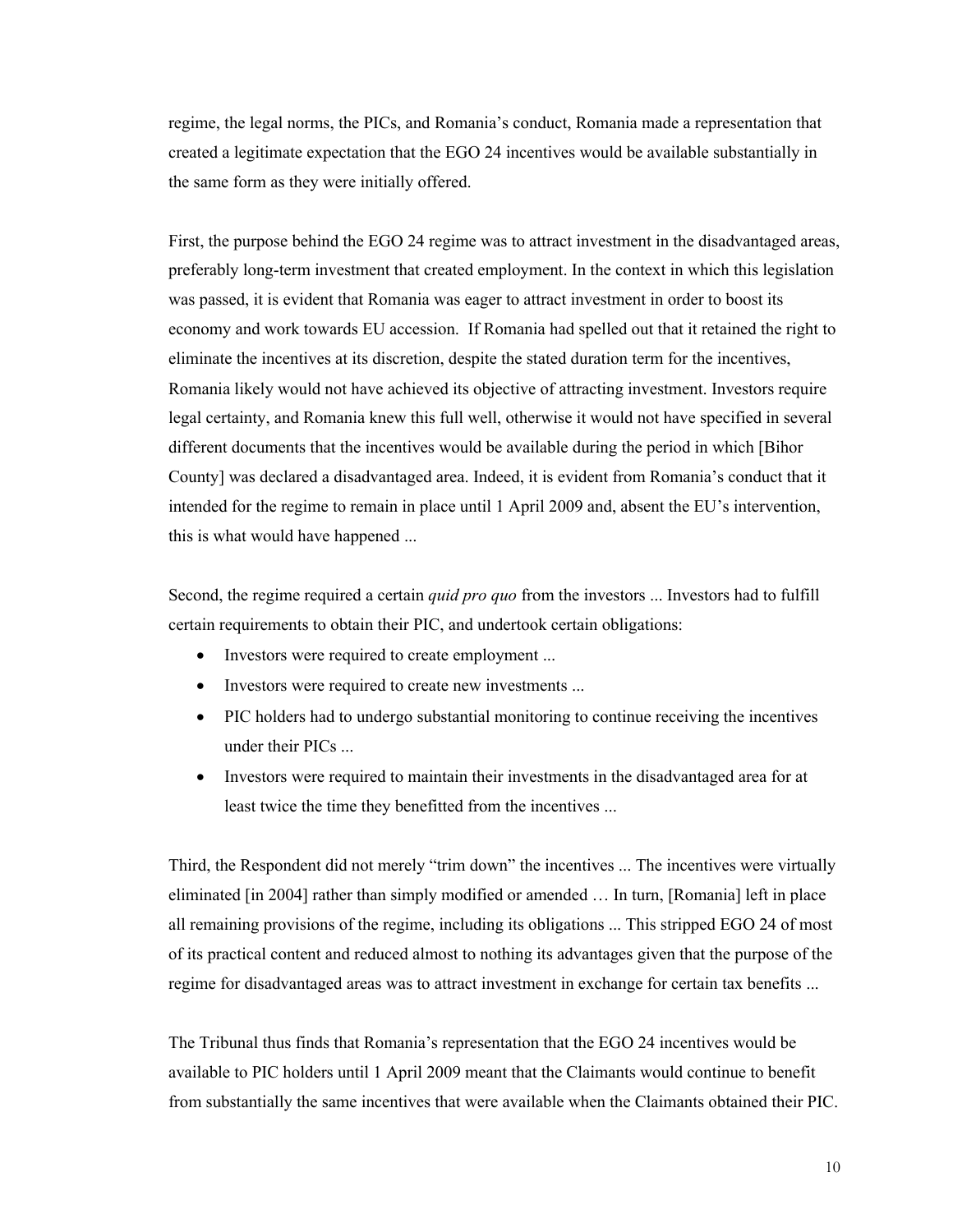As stated above, the Tribunal considers that, in determining whether the Claimants had a legitimate expectation, it must take account of the accepted principle that Romania is free to amend its laws and regulations absent an assurance to the contrary. However, in this case the Tribunal finds that Romania's conduct had included an element of inducement that required Romania to stand by its statements and its conduct. Romania launched a program directed to attract investors to the disfavored regions. To obtain that investment, it offered certain tax benefits for a certain amount of time. In other words, Romania created the appearance of a tenyear tax holiday for investors who decided to invest in the disadvantaged area (and this appearance conformed to what Romania did in fact wish to enact) ... In the Tribunal's view, Romania thereby made a representation that gave rise to the PIC holders' legitimate expectation that during this tax holiday they would receive substantially the same benefits they were offered when they committed their investments.

What is at stake is not Romania's regulatory sovereignty, which is not to be questioned. However, it cannot be fair and equitable for a state to offer advantages to investors with the purpose of attracting investment in an otherwise unattractive region, require these investors to maintain their investments in that region for twice the period they receive the investments, and then maintain the formal shell of the regime but eviscerate it of all (or substantially all) content.

The record shows that Romania itself shared that belief. It did all it could to preserve the incentives regime through its accession negotiations ... Whether or not it felt committed to existing PIC holders, it certainly wished to maintain the regime for as long as possible and publicly stated so. Romania thereby created the legitimate expectation that the regime would not be repealed or fundamentally altered during the duration of each PIC.

Romanian officials also stated that investors would be compensated if the regime were repealed or fundamentally altered ... These statements confirm that Romania itself understood that the EGO 24 regime was to last for 10 years, and that in repealing it prematurely Romania was undermining PIC holders' legitimate expectations and causing them to suffer damages.

*(iii) Was this expectation reasonable?*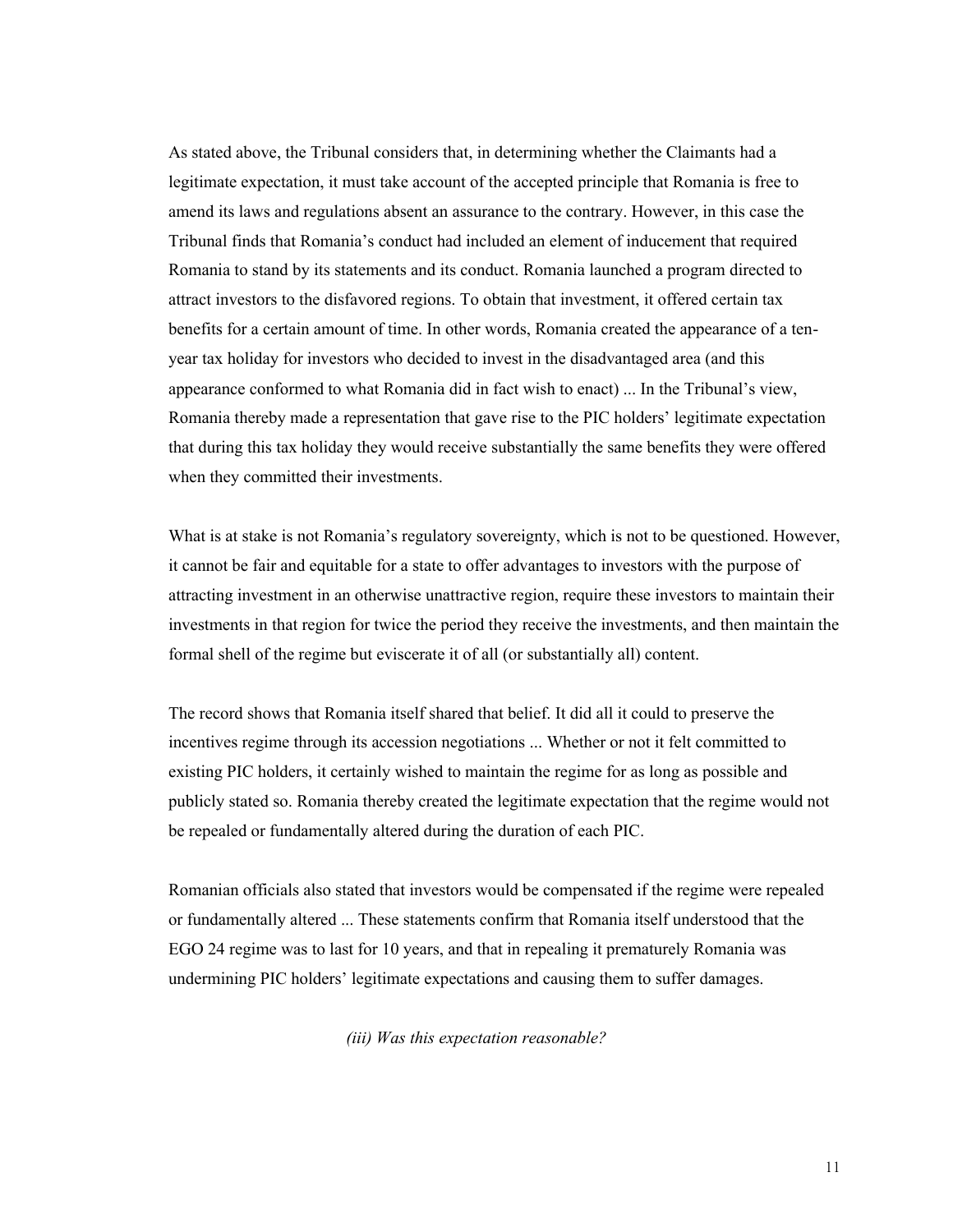In broad terms, the Tribunal will analyze the reasonableness of the Claimants' expectation from two perspectives: (i) the legitimacy of the expectation in the context of Romania's accession to the EU, and (ii) the legitimacy of the expectation under Romanian law.

After a careful review of the record, the Tribunal has come to the conclusion that between 1998 and late 2003 it was reasonable for the Claimants to believe that the EGO 24 incentives were compatible with EU law ... As a result, the Tribunal concludes that the EGO 24 incentives could have reasonably been thought (both by the Romanian government and the Claimants) to be valid regional operating aid under EU law. Indeed, Romania itself appears to have believed that, at the time EGO 24 was enacted, the incentives were compatible with EU state aid requirements ... The Tribunal does not believe that investors should be held to a higher standard than the government. Investors are entitled to believe that the government is acting legally ...

Determining whether the Claimants' expectations were reasonable under Romanian law is less straightforward. On the one hand, the Claimants argue that the purpose of EGO 24 and its enacting legislation, as well as the issuance and content of the PICs, made their expectations reasonable ... On the other hand, Romania argues that the regulatory framework as it existed at the time of the Claimants' alleged investment in reliance on Romania's assurances ... contemplated the possibility that the incentives could be subject to repeal ...

Enacted rules are supposed to be valid and enforceable for so long as they have not been repealed or annulled. Law-abiding actors may not violate enacted laws or regulations because they question their validity or legality: they may know that such validity or legality is debatable, and seek appropriate relief in court or otherwise, but, in the meantime, they must obey the law. Romania has not argued that the incentives were illegal or that there were any doubts as to their legality. In other words, the possibility of cancellation of the incentives ... is in itself not a valid argument ...

In the Tribunal's view, ... it was reasonable for the Claimants to believe that the Government considered that such incentives were legitimate and intended to maintain them for the stated period ... In conclusion, the Tribunal finds that it was reasonable for the Claimants to believe that the incentives were legal under Romanian law and would be maintained for the full 10 year period.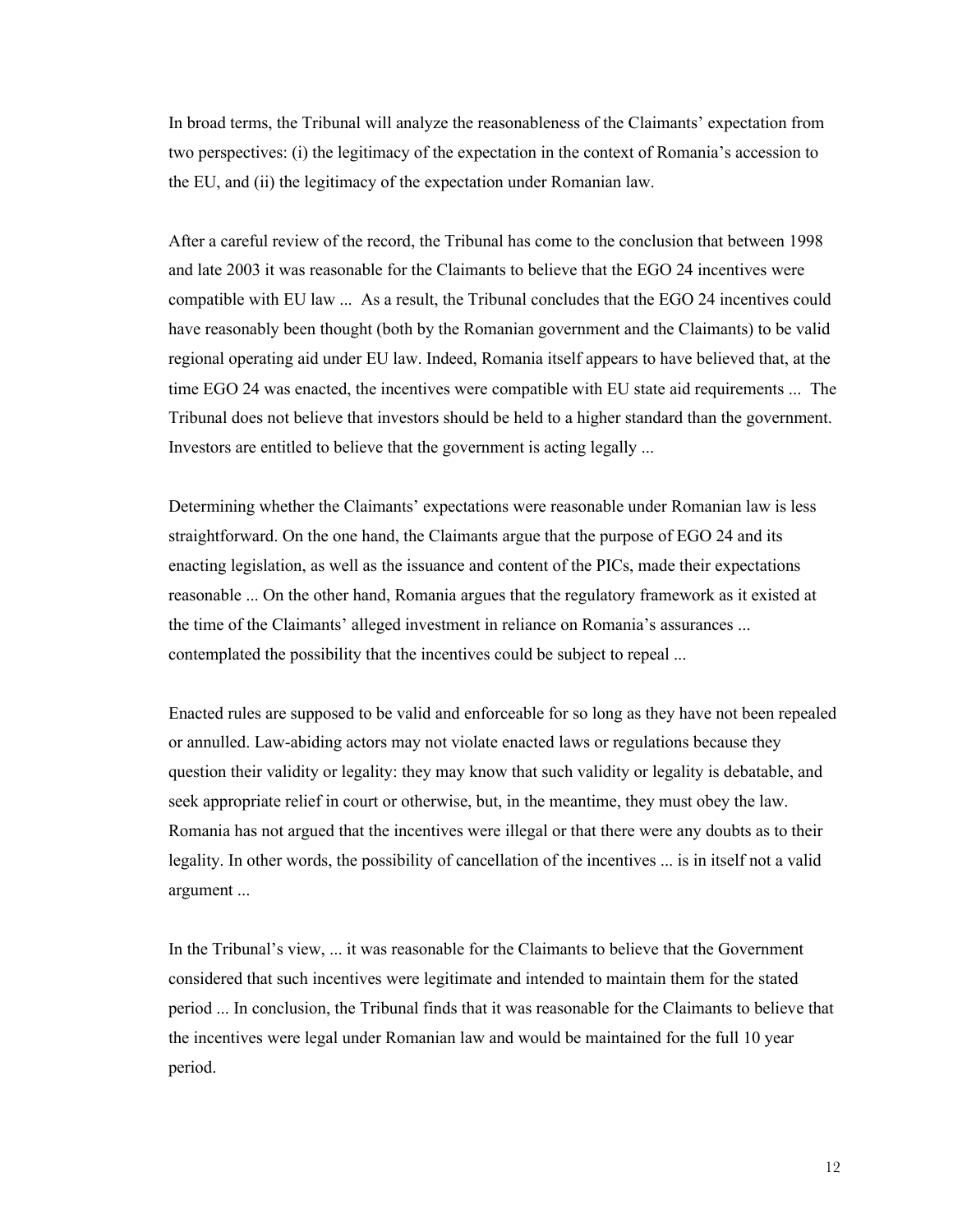#### *(iv) Did the Claimants in fact rely on that expectation?*

There is no dispute that the Claimants invested in Bihor County, and that they made use of the incentives. However, it is also evident from the record that their initial investments were not made in reliance on the EGO 24 incentives, because they began to invest in the early 90s, before these incentives were created ... It is clear that (i) not all of the Claimants' investments were predicated on the EGO 24 incentives; and (ii) even when the Claimants' took the EGO 24 incentives into account in making investment decisions, other factors also influenced the Claimants' decisions. However, the Tribunal is satisfied that a significant part of the Claimants' investments (from 2000 to 2004) were made in reliance on the incentives. In particular, the Tribunal is satisfied that the existence of the incentives was one of the reasons for the scale and manner of those investments ... Accordingly, the Tribunal is satisfied that the Claimants in fact relied on the incentives to build and develop their investment in the manner in which it stood at the date of the revocation of those incentives ...

For the reasons set out above, the majority of the Tribunal finds that Romania violated the Claimants' legitimate expectations with respect to the availability of the EGO 24 incentives ...

Next, the Tribunal examined the claim that Romania had acted unreasonably. Per its prior analysis of this area of law, the Tribunal first asked whether Romania had pursued a rational policy. And it then asked whether Romania's conduct was "appropriately tailored to the pursuit of that rational policy with due regard for the consequences imposed on investors."

### *(i) Did Romania act in pursuit of a rational policy?*

From the documentary and oral evidence ..., the Tribunal draws two broad conclusions. First, at the beginning of the accession negotiations Romania believed that the EGO 24 incentives were compatible [with EU rules]. This belief must have ended at least by 2002, when the Romanian government acknowledged in its report on the progress for accession that the EGO 24 regime constituted incompatible state aid and had to be converted into compatible state aid. However, only in mid-2003 did it become clear to Romania that the incentives must be revoked ... That being said, it appears that by as late as May 2004 Romania still believed that it could negotiate transitional periods or compensation packages ...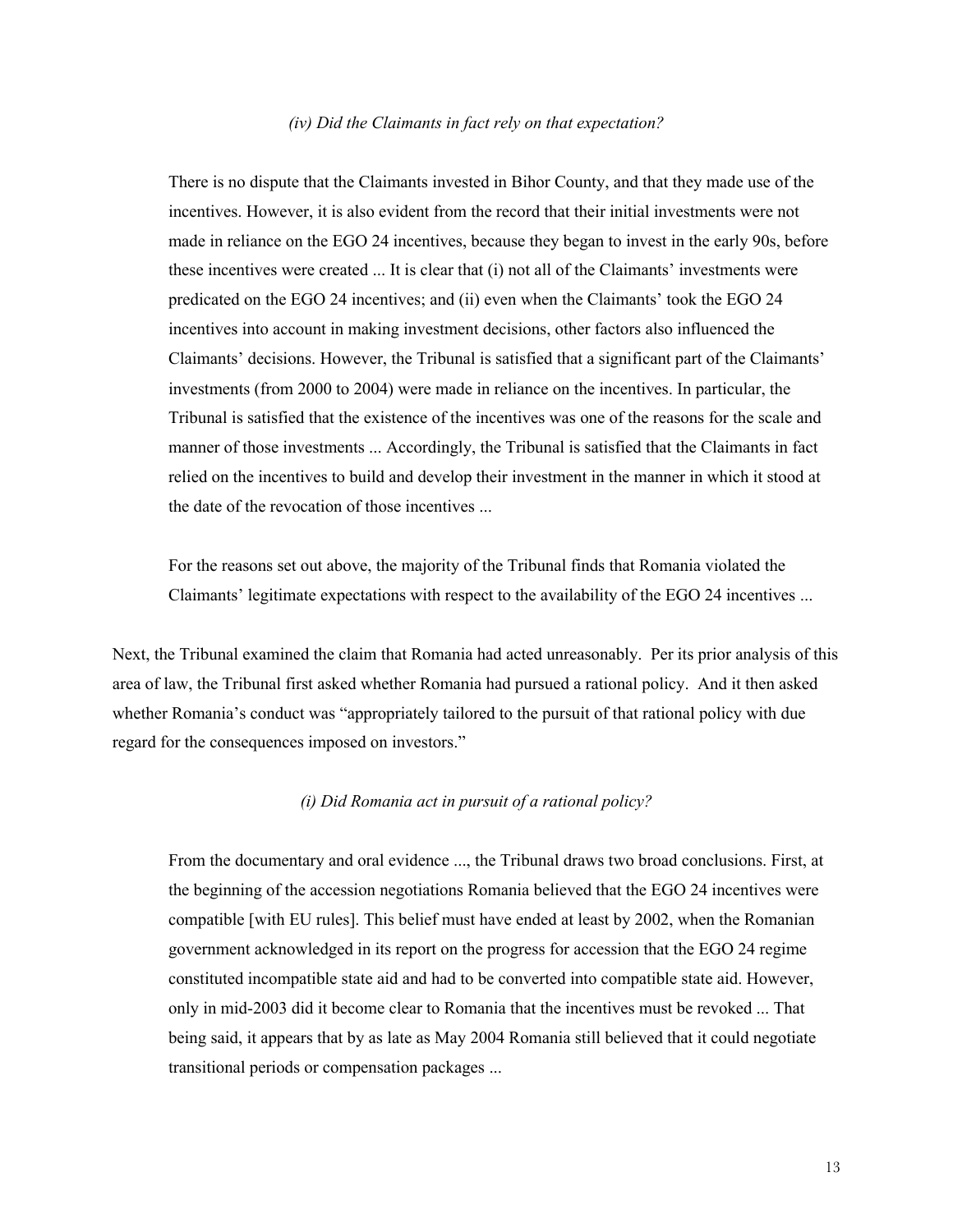Second, it is plain that Romania revoked the incentives in order ... to obtain EU accession. Romania would not have been able to [join the EU] if it had not brought the incentives into compliance with EU competition law. Although it is true that there does not appear to have been an official determination from the European Commission that the incentives constituted incompatible state aid, by mid-2003 it should have been quite clear to the Romanian government that the EGO 24 incentives were impermissible state aid under EU standards ... The fact is that the EU (in particular, the Commission) wanted the EGO 24 regime terminated, and this termination was made a pre-condition for accession ...

Under those circumstances, it is clear that Romania was under considerable pressure from the EU to terminate the EGO 24 regime. Thus, there is no doubt in the Tribunal's mind that Romania's repeal of the EGO 24 incentives was motivated by the EU's demands.

### *(ii) The Claimants' specific allegations of unreasonable conduct*

The Tribunal will now turn to the question of whether, in pursuit of its objective to join the EU, Romania acted reasonably and, in that context, will address the Claimants' specific allegations of unreasonable conduct ...

The Claimants … argue that it was unreasonable for Romania to revoke the incentives regime prematurely without being required to do so by any competent legal authority, without attempting to negotiate with the EU or the Claimants to mitigate the damages caused by the revocation, and in contradiction of its repeated statements over the years that the regime was legal and satisfied EU requirements.

The Tribunal rejects this argument ... the Tribunal does not find that Romania acted unreasonably. Romania did not act arbitrarily; to the contrary: it is evident that Romania's repeal of the EGO 24 incentives was done in response to conditions imposed by the EU for accession ... However, ... the EU's demand must be interpreted as a request for termination of the incentives as a precondition for accession, and Romania understood that sometime in 2003. Thus, the repeal of the EGO 24 incentives was reasonably related to a rational public policy objective (i.e., EU accession), and there was an appropriate correlation between that objective and the measure adopted to achieve it (i.e., the repeal of the EGO 24 incentives). However, as will be seen, it does not follow of necessity that such repeal was fair and equitable to the Claimants.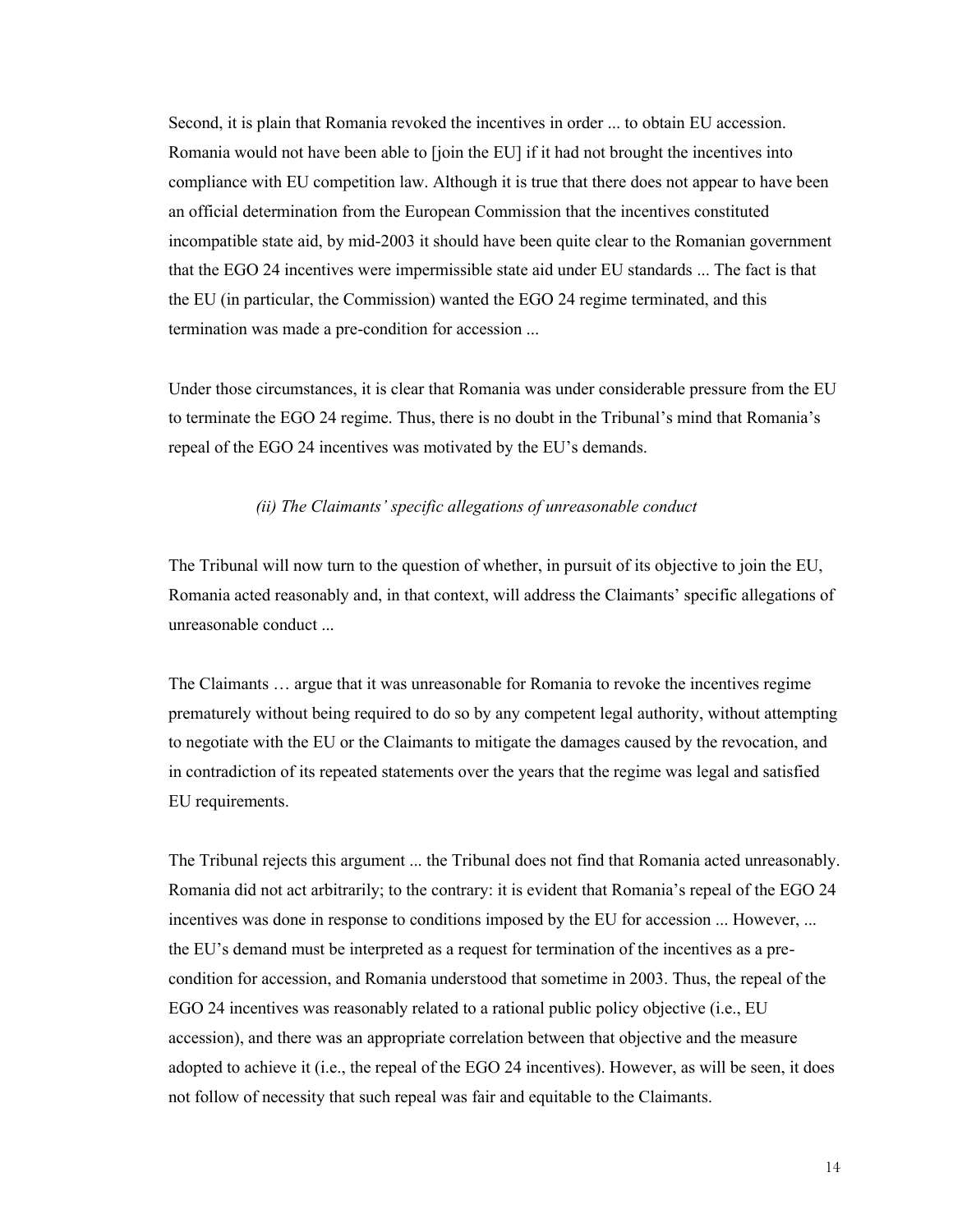As to the Claimants' argument that this termination was not ordered by a "competent legal authority", the demands were issued by the Commission on the behalf of the EU itself during accession negotiations. Given Romania's goal of accession, it was not unreasonable for Romania to comply with the EU's demands, even if such demands were not formally issued by a "competent legal authority" if that should have been the case. Even if the Claimants were correct as a matter of law that the termination was not ordered by a competent legal authority, it is not for this Tribunal to decide whether Romania properly understood the point at the time or whether it would have been opportune for Romania to raise the point in its negotiations with the EU ...

The Claimants also contend that it was unreasonable for Romania to revoke the incentives without attempting to negotiate with the EU or the Claimants to mitigate the damages caused by the revocation. It is true that there is no convincing evidence that Romania tried to negotiate alternative solutions with the EU, such as a delay in the revocation date, a transition period, or payment of compensation. However, as became abundantly clear at the hearing, it would have been extremely difficult (perhaps even impossible) to obtain agreement from the EU on any of these alternative solutions ...

Given Romania's uncertain chances to obtain any of these alternative arrangements, its lack or, at least, weakness of bargaining power before the Commission, and the Commission's inflexible stance, the Tribunal does not find that it was unreasonable for Romania to revoke the incentives without making more efforts to maintain them. In addition, a negotiation involves many considerations and trade-offs. It is not for a Tribunal subsequently to second-guess decisions which are within the realm of diplomatic bargaining if there are no objective circumstances allowing and requiring such an evaluation.

Finally, the Tribunal finds that any contradiction in Romania's statements as to the legitimacy of the EGO 24 regime or its compatibility with EU state aid regulations in the earlier years of the accession process was based on a good faith lack of knowledge and an overly optimistic initial assessment of its bargaining power *vis-à-vis* the EU ...

The Claimants argue that it was unreasonable for Romania to revoke the benefits of the incentives regime for investors like the Claimants, while preserving the investors' obligations under that regime, in particular the obligation to maintain the investments for twenty years.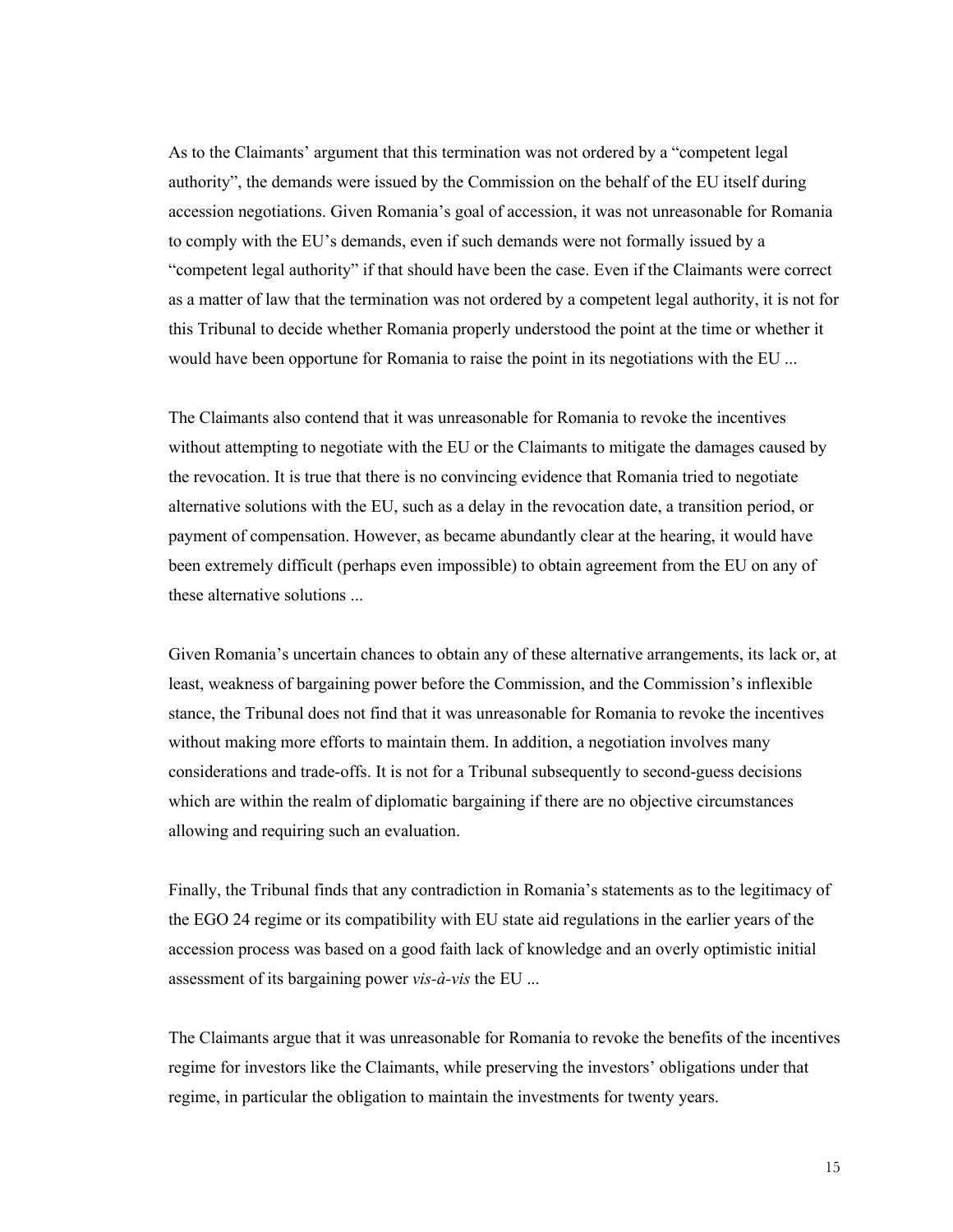There is some dispute among the parties as to the content and length of this obligation ... The Tribunal does not find that the duration of the Claimants' obligation makes in itself a difference for purposes of assessing the reasonableness of Romania's conduct. The point is that Romania repealed [EGO 24's main incentive] while at the same time maintaining all of the Claimants' obligations under the scheme ... The obligation to maintain investments had no rational justification after the incentives were terminated ...

# *(iii) Conclusion*

For the reasons stated above, the Tribunal finds that, with one exception, Romania did not act unreasonably. Romania's decision to revoke the incentives was reasonably tailored to the pursuit of a rational policy (specifically, EU accession), and there was an appropriate correlation between that objective and the measure adopted to achieve it (i.e., the repeal of the EGO 24 incentives). The question is whether Romania could have negotiated a transition period for the incentives or their conversion into compatible aid. However, even if it could have done more, but failed to do so, objectively speaking the Tribunal does not find that it acted unreasonably. Even if Romania could have done more to maintain the incentives, its failure to negotiate transitional periods or compensation was not arbitrary, but appears justified under the specific circumstances of the accession negotiations.

The exception to this conclusion was Romania's decision to maintain the investors' obligations despite the repeal of the incentives. It is not for this Tribunal to say what would have been the right decision ..., but it was not reasonable for Romania to maintain as a whole the investors' obligations while at the same time eliminating virtually all of their benefits.

In other words, with the exception noted in the preceding paragraph, Romania's repeal of the incentives was a reasonable action in pursuit of a rational policy. That being said, this conclusion does not detract from the Tribunal's holding ... that Romania undermined the Claimants' legitimate expectations with respect to the continued availability of the incentives until 1 April 2009. As a result, Romania's actions, although for the most part appropriately and narrowly tailored in pursuit of a rational policy, were unfair or inequitable *vis-à-vis* the Claimants ...

Finally, the Tribunal examined the claim that Romania had not acted transparently.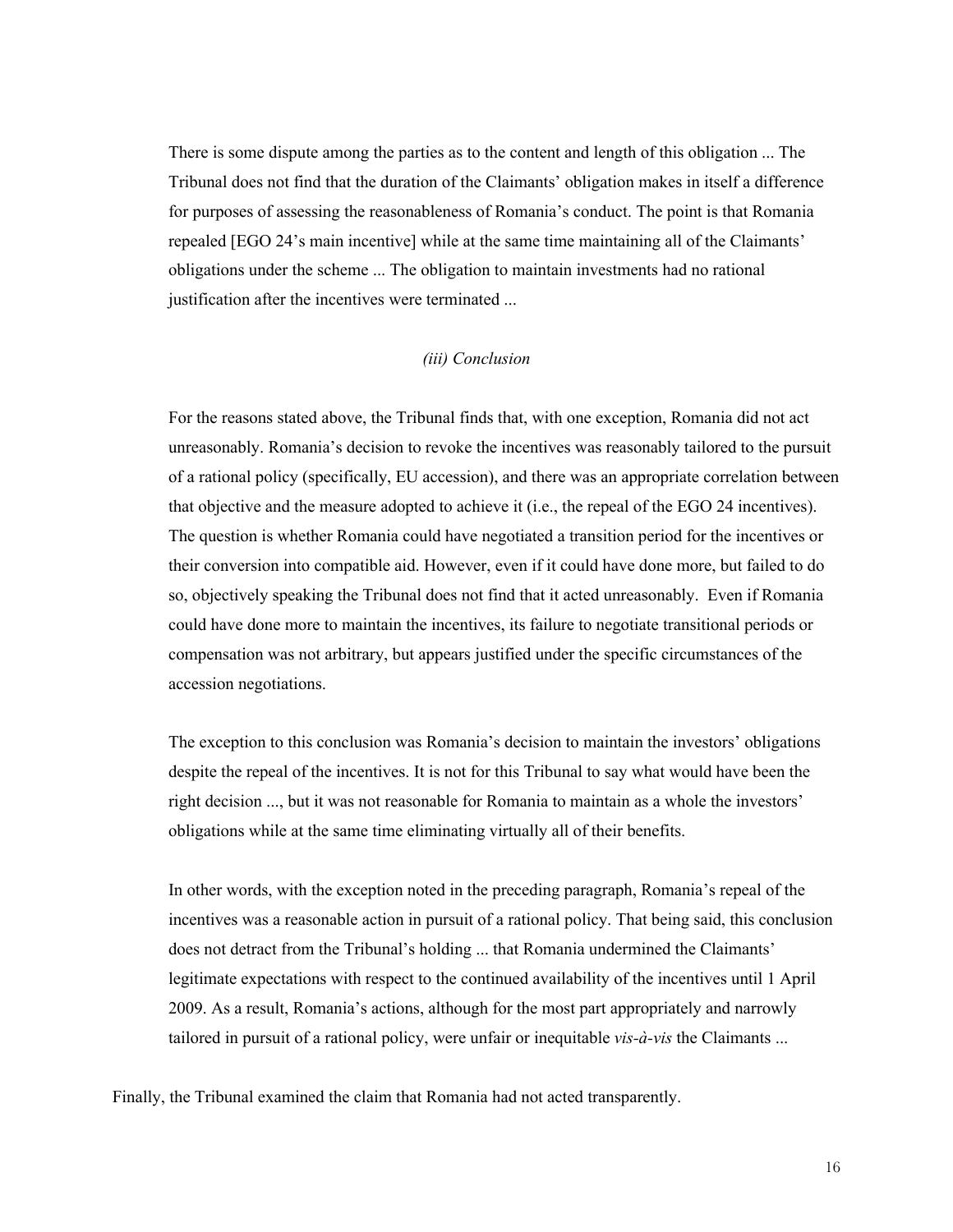In addition to failing to provide stability of the legal framework and violating their legitimate expectations, the Claimants argue that Romania breached its obligation to accord fair and equitable treatment by acting in a manner that was not transparent ...

It is evident from the record that, as the Respondent itself puts it, Romania was in a quandary whilst trying to balance two conflicting policies, i.e., first, the continuation of [EGO 24] and the protection of the interests of PIC holders in the disfavored regions, and, second, EU accession. The Tribunal ... finds that the manner in which Romania carried out that termination was not sufficiently transparent to meet the fair and equitable treatment standard ... Once it became clear to Romania that the incentives would have to be abolished ..., Romania should have made PIC holders aware of this fact ...

Romania argues that it was bound by confidentiality obligations imposed by the EU. However, there is no evidence of such requirements ... It seems unlikely that the EU would object to Romania informing affected parties of steps taken by Romania in order to align incompatible aid with [EU rules], when such alignment was exactly what the EU was requesting Romania to do since the conclusion of the Europe Agreement. Even if confidentiality was required, or Romania preferred to keep the negotiations with the EU confidential for other reasons, Romania then had to make a choice and accept the consequences of maintaining such confidentiality ...

Thus, the Tribunal finds that Romania should have alerted PIC holders reasonably soon after it became clear that the EGO 24 incentives would be abolished ... Given the importance of the EGO 24 program and how intensely it was discussed in the context of Romania's EU accession, it was reasonable to expect that the Government would have given to the participants a formal advance notice of the program's anticipated termination ...

As a result, the Tribunal finds that the Respondent breached the fair and equitable treatment obligation by failing to inform PIC holders in a timely manner that the EGO 24 regime would be ended prior to its stated date of expiry ...

In conclusion, the Tribunal summarized its main findings for the dispute.